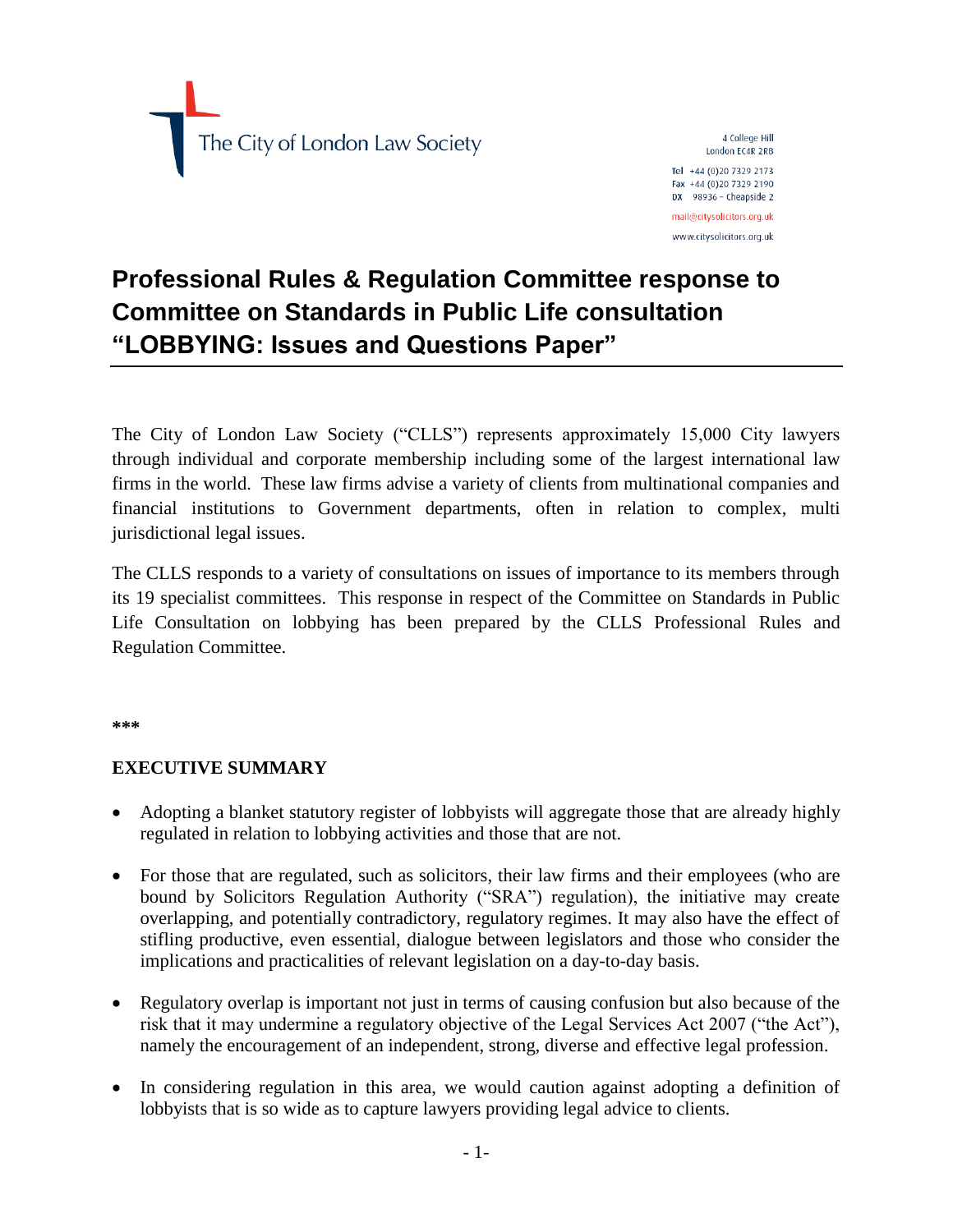- If a Statutory Register of lobbyists were to be set up, there should be a *de minimis* rule so that only those who are meaningfully engaged in lobbying i.e. those devoting more than 20% of their time to the activity should be required to register. This is currently how the system operates in the United States and similar rules apply in Canada.
- Requirements for solicitors to disclose details of their clients and matters would raise substantial concerns. Clients have a right to seek confidential help from a lawyer and, again, it is a professional principle set out in the Act and enshrined in SRA regulation that the affairs of clients should be kept confidential.

**\*\*\***

## **INTRODUCTORY COMMENTS**

The CLLS welcomes the opportunity to comment on the consultation on lobbying by the Committee on Standards in Public Life.

Before responding to the questions set out in the consultation, it is useful to bear in mind the role played in society by lawyers and their law firms, the framework within which lawyers operate and the rules to which they adhere.

All solicitors and their law firms are regulated by the SRA and bound by the SRA Code of Conduct ("SCC"). The primary duty of solicitors and law firms is to represent their clients' interests faithfully but in compliance with applicable professional and ethical rules and obligations. Again reflecting the requirements of the Act, there is ample regulation which applies to solicitors and their law firms and which ensures they would not mislead public officials. For example, two of the fundamental principles in the SCC are that each solicitor must:

- act with integrity, and
- behave in a way that maintains the trust the public places in the solicitor and the provision of legal services.

In addition, it is a requirement that a solicitor must "not take unfair advantage of third parties in either [his/her] professional or personal capacity".

These rules are enforced through far reaching disciplinary measures and sanctions, which include withdrawal of a solicitor's right to practise and fines.

In April 2012, we responded to the Government's consultation on the introduction of a statutory register of lobbyists. We attach a copy of that response. We would like to draw particular attention to comments we made in that response to particular ways solicitors practise and which, in our view, should *not* be caught by any statutory register. These are to be found in particular in paragraphs 1.7 and 2.7 to 2.11.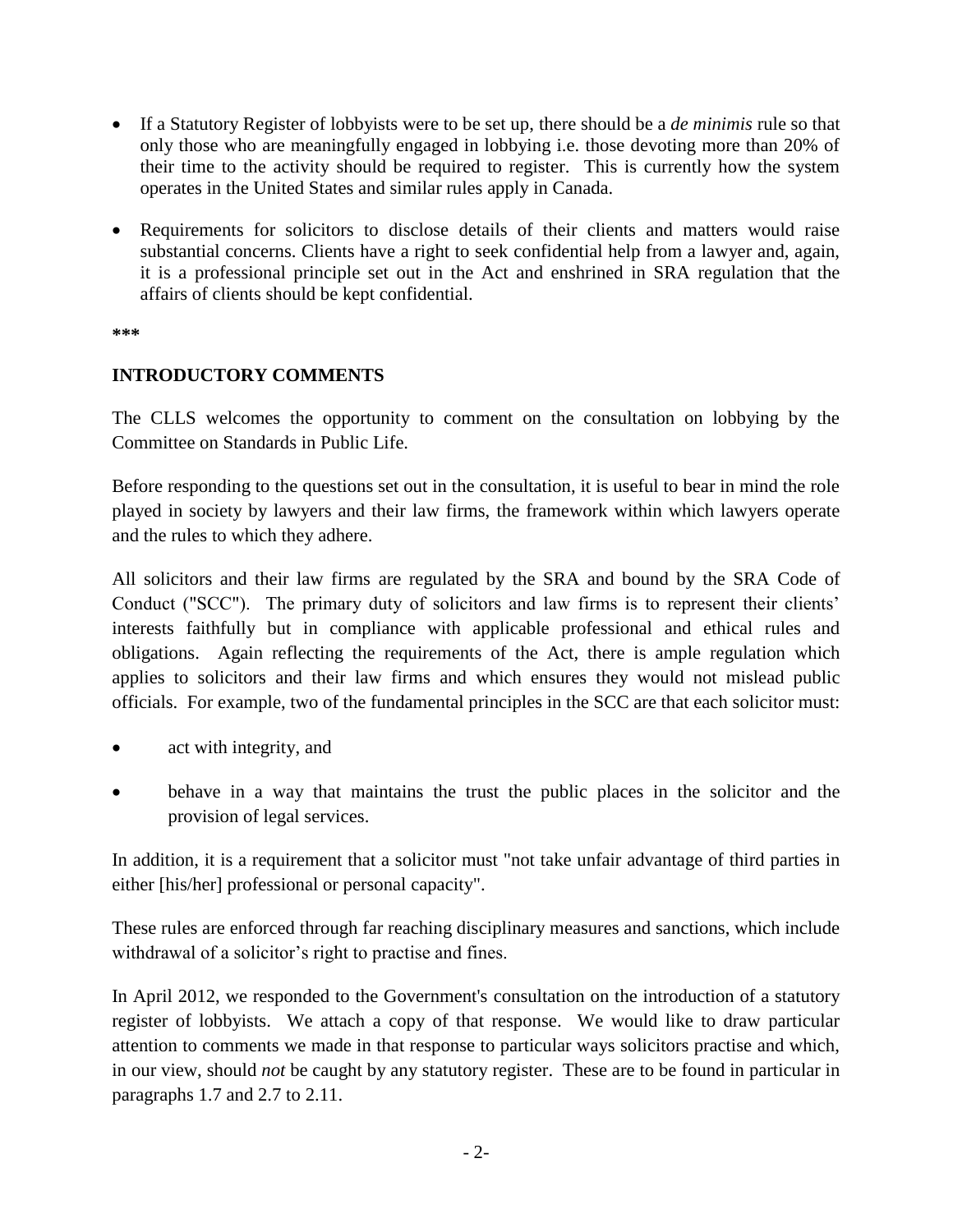#### **RESPONSES TO SPECIFIC QUESTIONS**

*Question 1: Is there any reason to think that lobbying per se is a problem; and is there any evidence that abuse of lobbying is widespread or systemic, as opposed to exceptional behaviour by a few?*

We are not aware of compelling evidence to suggest that lobbying abuse is widespread generally, but particularly not in the case of solicitors or their law firms. For example, we have not been able to identify a single case involving lobbying activities before the Solicitors Disciplinary Tribunal in the last ten years. Given the onerous and negative implications of regulation for those who are acting appropriately in their lobbying work, we think that such evidence should be clearly demonstrated as a condition of moving forward with new regulation.

#### *Question 2: How wide should the definition of lobbying be? What activities should be excluded from the definition?*

The definition of lobbying should not include activities of law firms, in particular when providing clients with legal advice. In Australia, there is an exemption from the register of lobbyists for members of professions who make occasional representations to Government on behalf of others in a way that is incidental to the provision of their professional or other services. We would strongly argue that the UK should follow that approach. It follows that we would accept that a law firm which has lobbying as a substantial portion of its business should not be exempt.

Adopting a wide definition of lobbying may have negative repercussions more generally. As the Committee says in paragraph 3 of its paper, lawyers and others provide a vital role in testing the practicality of legislation through informed argument. If lawyers were inhibited in engaging with policy makers to clarify the meaning of the law or of proposed legislation (or policy) we feel, given the points made above about the stringent regulation that applies to the conduct of lawyers in this area, this would result in a net disadvantage to the country.

*Question 3: Is the proposed legislation for a Statutory Register of lobbyists likely to be sufficient to address the problem; and are the Political and Constitutional Reform Committee's proposals (wider registration, disclosure of issues and enhanced Ministerial disclosure) necessary, either as an interim measure or longer term?*

As noted above, we have not been presented with compelling evidence as to the width or precise nature of the problem, in particular in relation to the activities of solicitors.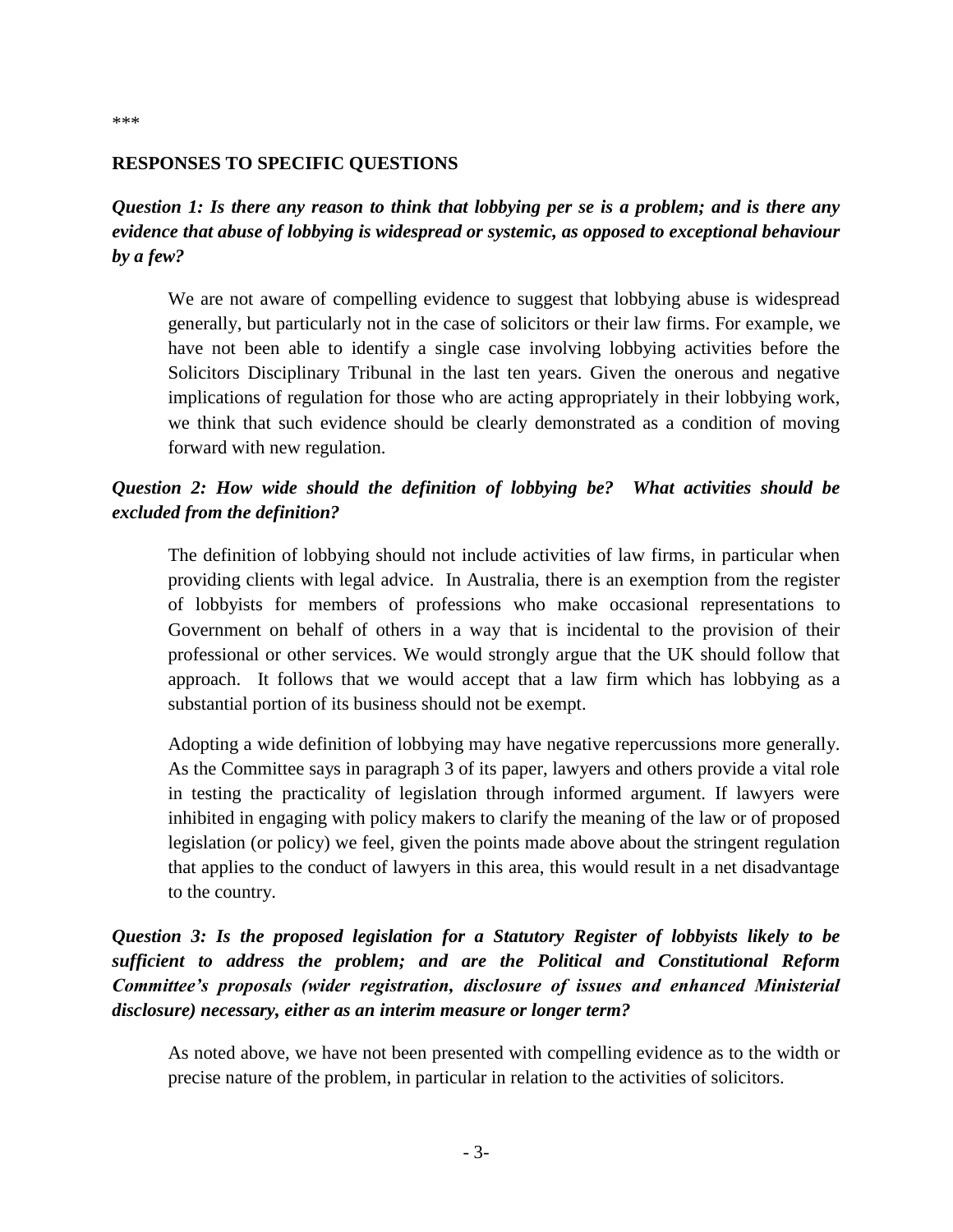However, were it to be demonstrated that solicitors were involved in inappropriate lobbying behaviour, we would advocate addressing the issue by means of the SRA rather than by creating overlapping and potentially contradictory regulation. We are concerned that broad brush regulatory initiatives, which, at least in relation to the legal profession, do not seem to be justified by reference to identified problems, have the potential to create confusion and uncertainty as well as costly red tape.

# *Question 4: To what extent should the focus of finding a solution to the problems around lobbying be on those that are likely to be lobbied rather than those who do the lobbying?*

Were further regulation to be justified, there may be a benefit in looking at the actions of those who are being lobbied. A person may receive lobbying from a variety of different sources. We would argue that, to the extent that lawyers are a source, there is no need for further regulation but we acknowledge that the degree of regulation of those carrying out lobbying is likely to vary. There may therefore be a value in considering the conduct of the recipient as a common denominator.

However any rules must protect the ability of lawyers to engage with minsters and others on behalf of anonymous clients.

# *Question 5: Do you consider that the existing rules are sufficient? If not how should they be changed?*

With reference to City solicitors, who we represent, our existing professional conduct rules in conjunction with the general law are sufficient and little purpose would be served in additional overlapping regulatory regimes.

As set out in our introductory comments, all solicitors and their law firms are regulated by the SRA and bound by the SCC. The primary duty of solicitors and law firms is to represent their clients' interests faithfully, but in compliance with applicable professional and ethical rules and obligations. Reflecting the requirements of the Act, there is ample regulation which applies to solicitors and their law firms which ensures they would not mislead public officials. For example, two of the fundamental principles in the SCC are that each solicitor must:

- act with integrity, and
- behave in a way that maintains the trust the public places in the solicitor and the provision of legal services.

In addition, it is a requirement that a solicitor must "not take unfair advantage of third parties in either [his/her] professional or personal capacity".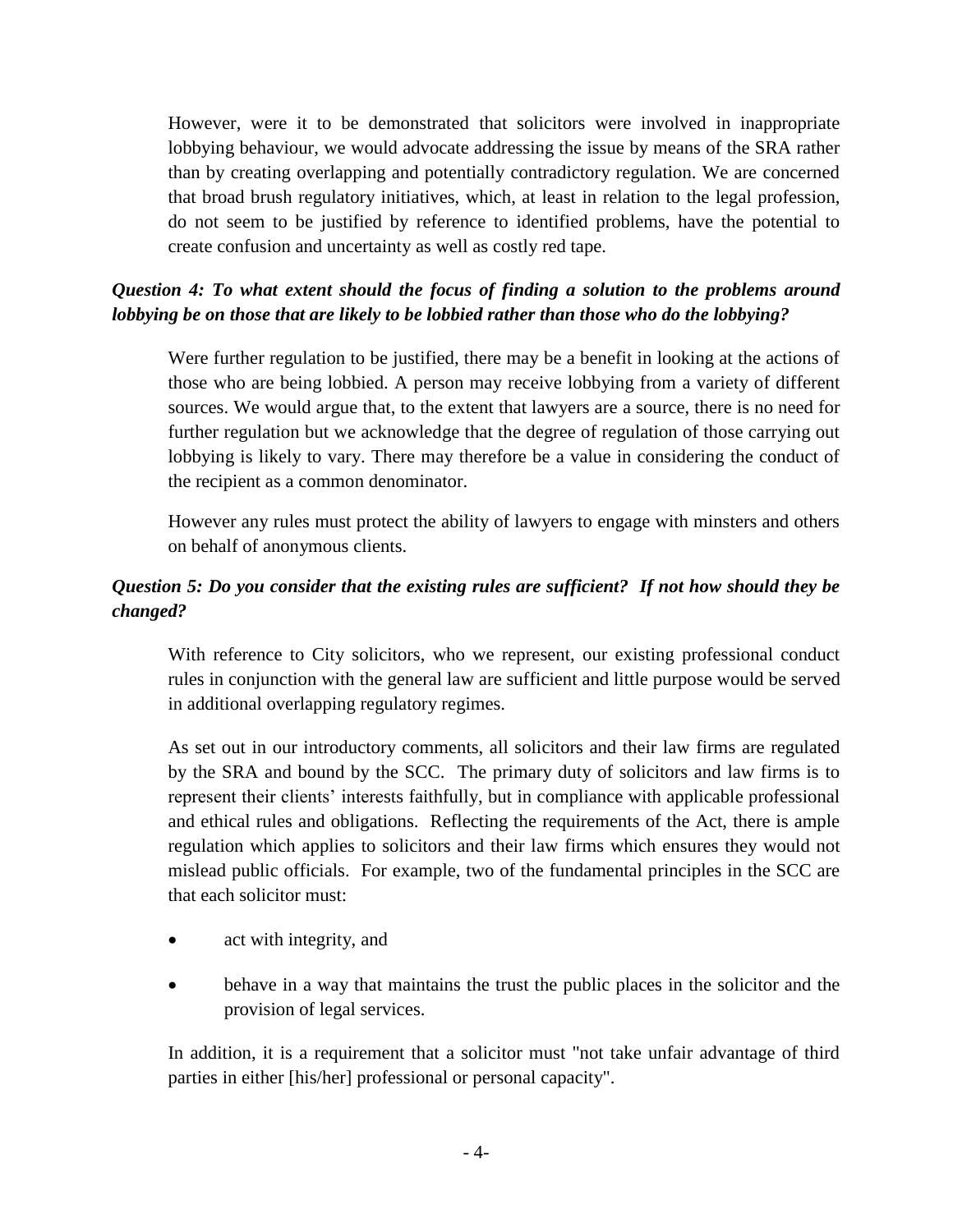These rules are enforced through far reaching disciplinary measures and sanctions, which include withdrawal of a solicitor's right to practise and fines.

# *Question 6: Do you think it is a good idea to have a code of conduct or guidance directly applicable to any individual or organisation that is lobbied? If so, what are the main elements that should be included in any code of conduct or guidance and how could it be enforced?*

We have no comment on this.

## *Question 7: Is there a case for establishing an external regulator for lobbying or are existing oversight mechanisms sufficient?*

We would point out, as we have above, that any solicitors who engage in lobbying on behalf of clients are already subject to very stringent regulation. This may well also be the case for other professionals.

The Law Society and the SRA are responsible for the regulation of solicitors and their law firms and there is real risk of regulatory overlap if a regulator responsible for the operation of a Statutory Register were to become involved in regulating the activities of the legal profession. As well as being unnecessarily expensive, we would argue that duplicating regulation has the possibility to undermine some of the regulatory objectives regarding lawyer independence and client protection enshrined in the Act.

A variation of this point was made by the CCBE in its General Response to the European Commission Consultation on the Transparency Register:

*"It would be inconceivable for a public authority to have the power to impose sanctions on a lawyer as that would be inconsistent with the principle of professional selfregulation, and of independence of the members of the legal profession towards public authorities. This principle is based on the consideration that lawyers may oppose such authorities to defend clients who are in a dispute with them, and that one could not conceive, in a democratic society, that lawyers may suffer any pressure from public authorities against which they may have to act or even that there could be the slightest suspicion that any such pressure could be exerted."*

# *Question 8: Do you agree that some form of sanctioning is a necessity? What form could it take?*

Further clarity is required on the particular activities that might be sanctioned. There is already a body of criminal law (for example, anti-bribery and fraud offences) that might be deployed in egregious cases. Further, in the event of inappropriate behaviour by a solicitor (or his or her employee), the SRA would already be able to invoke far reaching disciplinary measures and sanctions, which include withdrawal of a solicitor's right to practise as well as fines.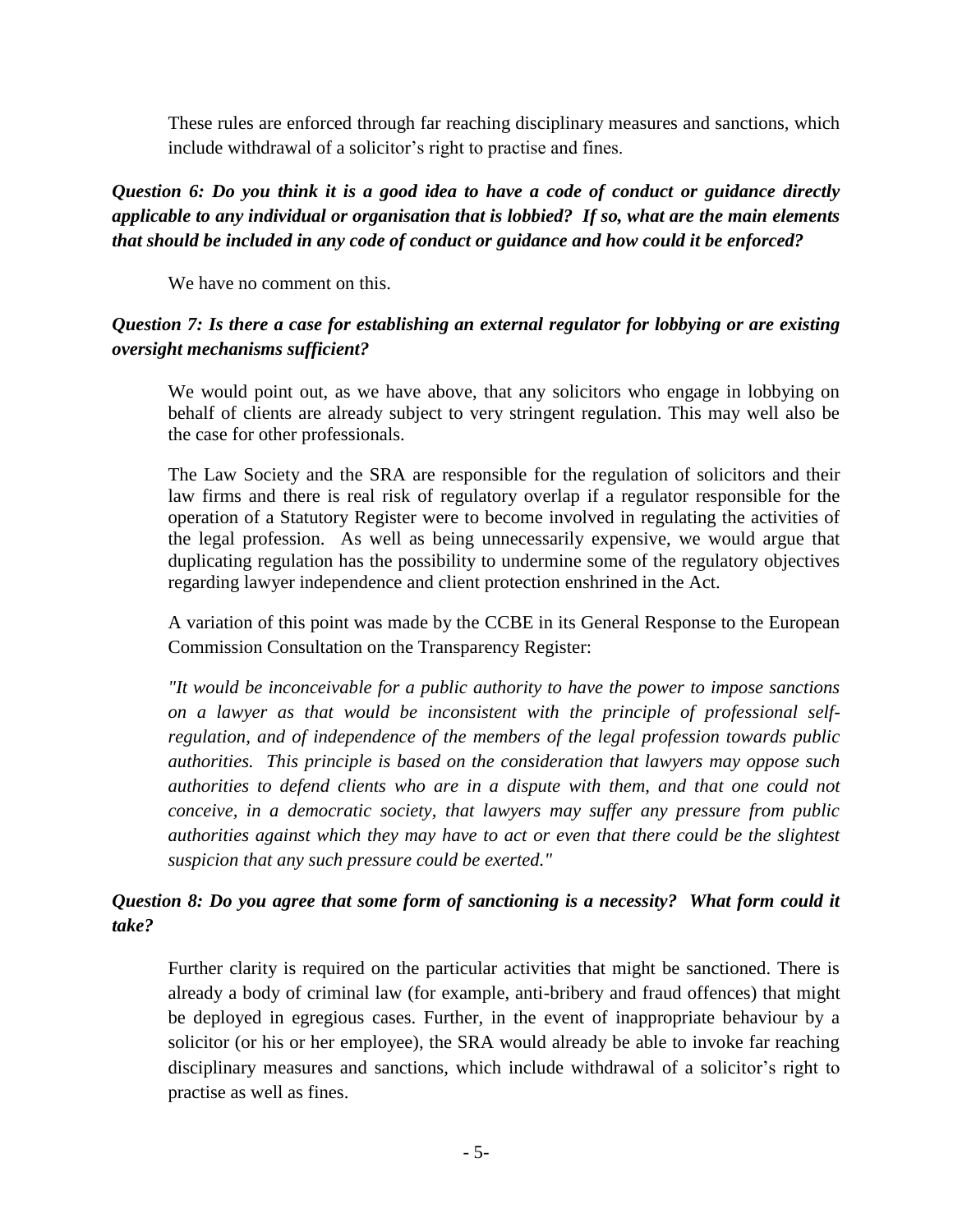Any sanctions against lawyers should be applied by the SRA. It would not be appropriate for another organisation specific to a Statutory Register to become involved in the regulation of the legal profession.

*Question 9: Do you think an outcome which relies on individuals who are lobbied taking proactive personal responsibility for being transparent in dealings with lobbyists is desirable and feasible?*

- (a) *If not, what are the impediments stopping such a process?*
- (b) *How could it be monitored properly without leading to an increase in bureaucracy?*

We have no comment on this.

# *Question 10: What should an individual do to ensure that he/she is aware of the dangers of potential conflicts of interest?*

There may be some technical or procedural steps that could be taken to better track potential conflicts of interest. Solicitors have a regulatory obligation not only to avoid acting for a client if there is an actual or potential conflict of interest with regard to another client, but also to maintain adequate systems and processes to avoid conflicts.

However equally effective might be an educational programme conducted within Government departments or other relevant units in order to raise awareness of conflict issues and to sensitise staff to the potential risks. Training might be particularly helpful in enabling those being lobbied to take a wider perspective and to consider how their actions and relationships might be viewed by a third party. Again, as well as looking at client relationships, solicitors are trained to consider whether their ability to act in the best interests of their client(s) is impaired by, for example, any financial interest, a personal relationship, a commercial relationship or the lawyer's appointment (or the appointment of a family member) to public office.

*Question 11: Would enhanced disclosure by individuals and organisations provide the pertinent information on who is lobbying whom and sufficient incentive for decision makers and legislators to be balanced in the views they seek? Would this taken together with the Freedom of Information regime ensure sufficient transparency and accountability to enable effective public scrutiny of lobbying?*

As we have argued above, a requirement for disclosure may have consequences in terms of limiting the extent of potentially valuable communication that may take place between a lawyer acting on behalf of clients and those formulating law or policy. If they cannot safeguard the identify of clients who do not wish to be identified, lawyers will simply not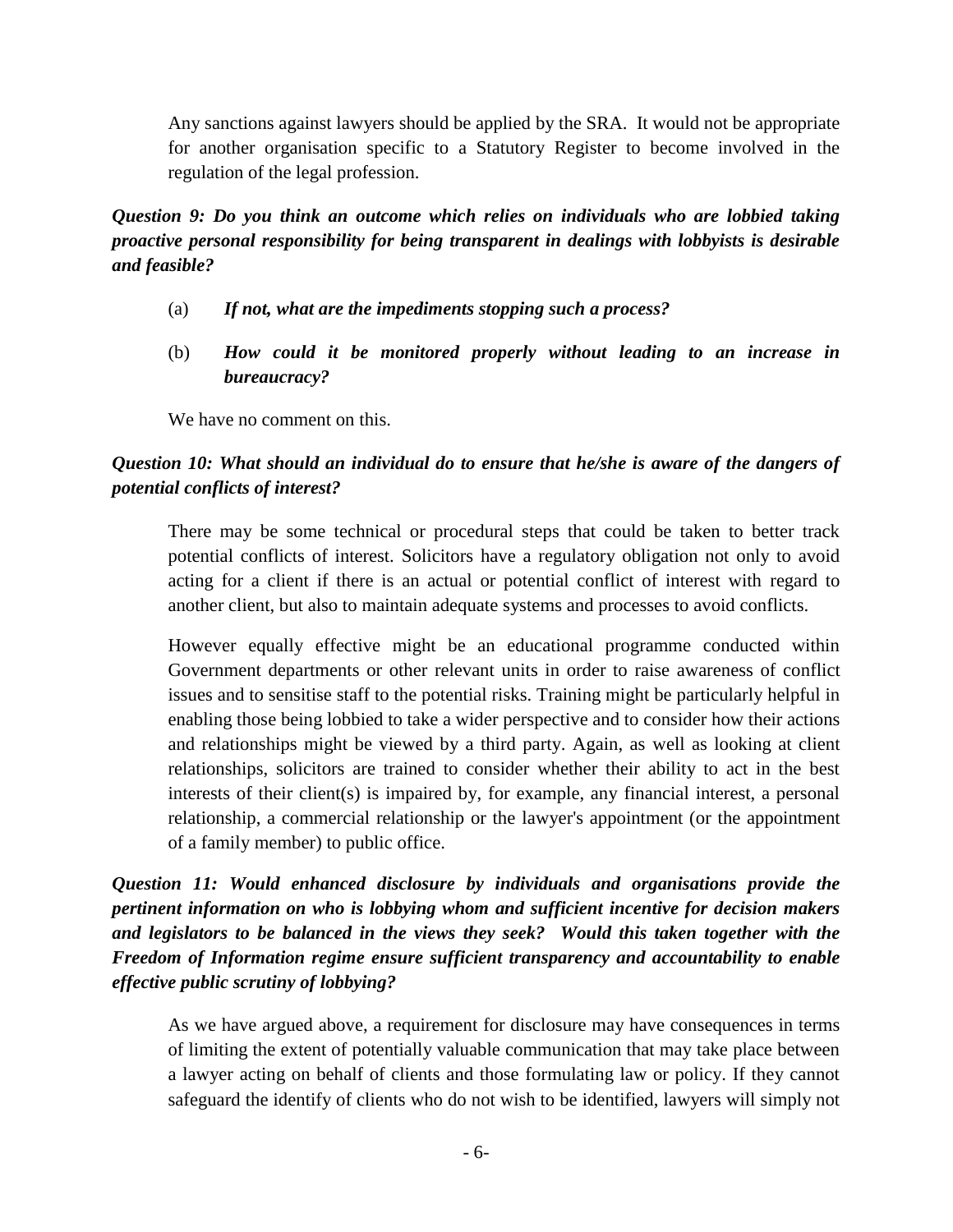be able to engage with policy makers without being in breach of stringent professional regulation regarding the confidentiality of client affairs.

Public disclosure, as opposed to direct disclosure to an interlocutor, presents specific issues. In practice, when a lawyer contacts a Government representative or elected official on a matter that involves more than simply receiving general information, the client's identity may well be given. When such contacts are made in relation to sensitive matters, the relevant degree of disclosure is likely to be approved by the client on the understanding of confidentiality. If that commitment cannot be made by the party being lobbied, helpful communications may be stifled.

#### © CITY OF LONDON LAW SOCIETY 2013

All rights reserved. This paper has been prepared as part of a consultation process. Its contents should not be taken as legal advice in relation to a particular situation or transaction.